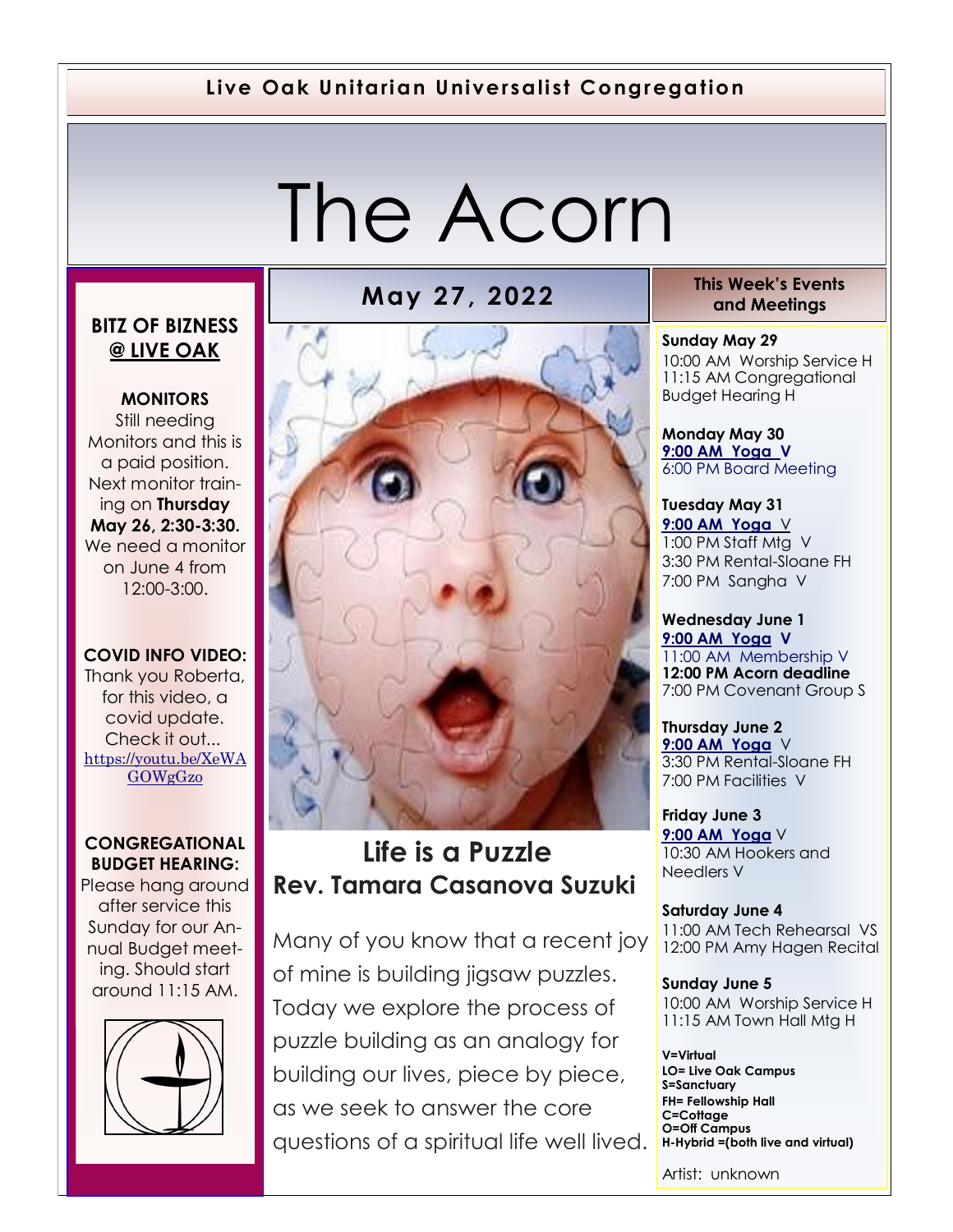**PAGE 2**

**THE ACORN**

# **Worship Service 05.29.22**

**Live Oak Unitarian Universalist Congregation of Goleta**

**Order of Service May 29, 2022**

*Life is a Puzzle*

**Worship Service by the Reverend Tamara Casanova Suzuki** 

**A/V support: Michael Wittman, Eric Schug, Marty Jenkins; Tech support: Drew Carter**

**Music for Gathering** (begins at 9:50 a.m.) John Douglas, Music Director

**Prelude** ~ *Gonna Build a Mountain* John Douglas & Carter Morgan Words & music: Leslie Bricusse & Anthony Newley (from *Stop the World – I Want to Get Off*)

**Welcome Song** ~ *Where Do We Come From?* #1003 Words: Paul Gaugin and Brian Tate; music: Brian Tate

**Welcome Megan Moyer, Worship Associate Megan Moyer**, Worship Associate

**Chalice Lighting**

**Call to Worship**

**Opening Song** ~ *Our World is One World* #134 Words and music: Cecily Taylor

**Message for All Ages** Steven Lovelace, Director of Religious Exploration

**Sharing of Joys and Sorrows** 

**Meditation**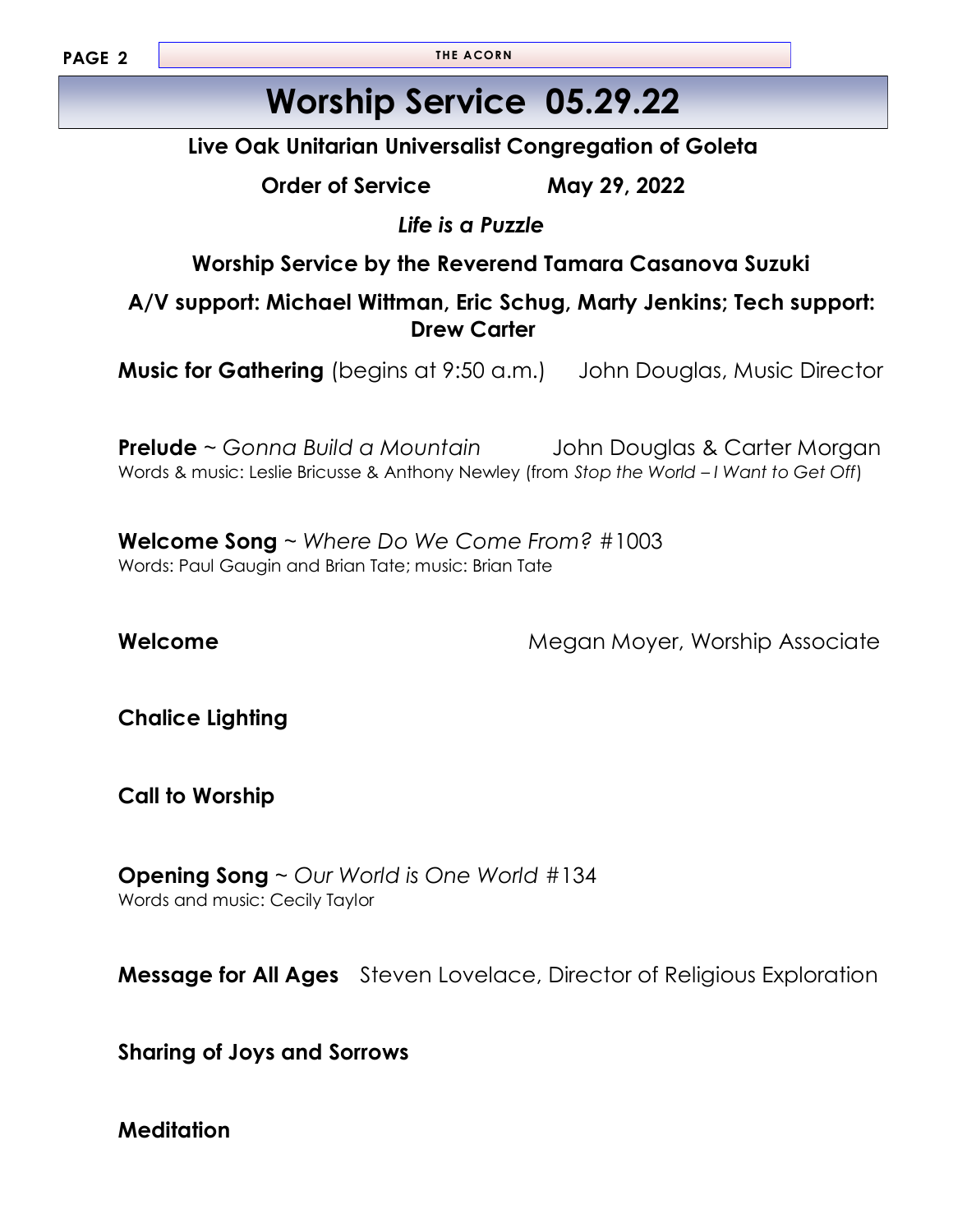**THE ACORN PAGE 3**

# **Worship Service 05.29.22**

**Congregational Response** ~ *All This Joy*

Words and music: John Denver

**Homily** Life is a Puzzle **Rev. Tamara Casanova Suzuki** 

**Musical Response** ~ *Each Drop of Falling Rain John* Words & music: John E. Douglas

**Sharing in Stewardship** 

**Closing Song** ~ *Woyaya* #1020 Words and music: Loughty Amoa, Soloman Amarfio, Robert Bailey, Roy Bedeau, Francis Osai, Whendell Richardson, and Mac Tontoh

#### **Benediction/ Chalice Extinguishing**

**Postlude** ~ *The Logical Song* John & Carter Words & music: Rick Davies & Roger Hodgson

*All are invited to our Congregational Budget Hearing, both on Zoom and in the sanctuary, directly following the service.*

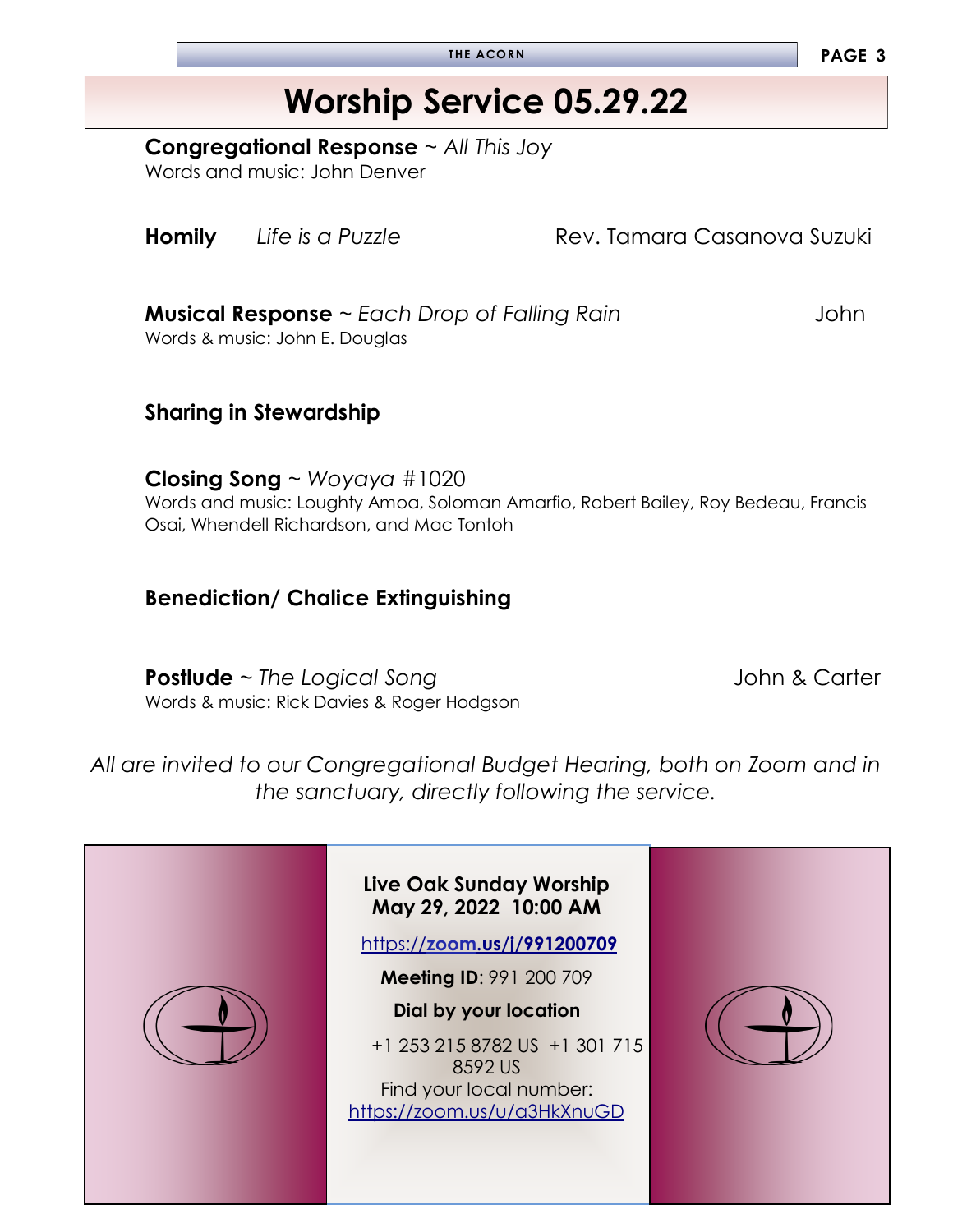# **Upcoming Service**

### **June 5** *Born to Be a Blessing*

### **Rev. Tamara Casanova Suzuki**

Walking wholeheartedly and mindfully through life can be a challenge. Fortunately, each of us is born to be a blessing: to ourselves, to others, to our world. Today we spend some time reflecting on seeing ourselves as blessings in the world and how we might cultivate this spiritual stance.

# **Social Justice Upcoming Activities 05.27.22**

**Social Justice Upcoming Activities 5/27/22 Let's help strengthen our democracy, and help everyone be a part of it, "One Voice, One Vote!"** 

- **1. Helping the survivors of the Buffalo tragedy. <https://www.buffalotogetherfund.org/>**
- **2. June 5, Green and Blue: A Coastal Celebration,** Environmental Defense Center, 2-6 at Stow House, info: call (805) 963-1622 x103 or **<http://www.EnvironmentalDefenseCenter.org/gb/>**
- **3. June 13, PFLAG Support Group for LGBTQ+ and families, 7pm**

**The Center for Common Ground (Reclaim Our Vote)** has a postcard writing campaign to reach voters of color in NC, CA, GA & AL before the Primaries. See more at [centerforcommonground.org.](centerforcommonground.org) If you would enjoy postcard writing contact Carolyn Chaney for postcards and addresses. [RSVP HERE](mailto:cchaney@sfsu.edu)

**June 7 – Vote in person or by mail before! Important issues on this ballot!** 

*Submitted by Jan Ross*

# **In Memoriam: Helen Gordon**

#### **Save the date**

The Memorial Celebration of Life service for Live Oak member Helen Gordon will be held on Saturday, June 18 at 10:30 a.m. The service will be multiplatform with the option of attending either on Zoom or in the sanctuary.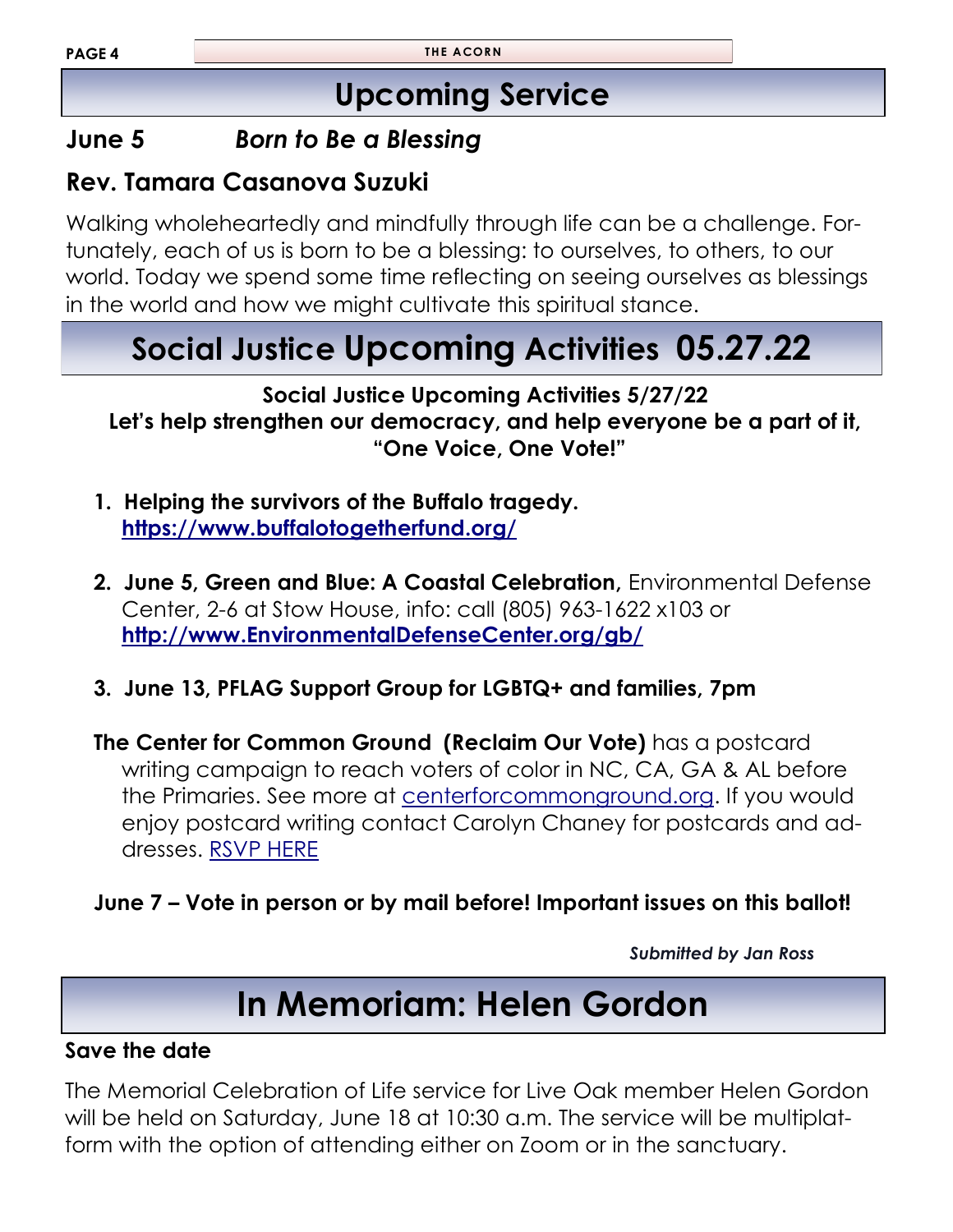# **Updated Live Oak Gathering Protocol**

*Updated April 21, 2022*

#### **1. Please stay home if you're sick, such as running a temperature, having cold-like symptoms, or have been exposed to Covid.**

2. Each meeting host (or Sunday Welcome Team) is responsible for asking participants if they are vaccinated and boosted. Only vaccinated/ boosted individuals should be meeting in person.

3. All gatherings should provide a remote option for any member wishing to attend via phone or Zoom.

4. Each meeting host is responsible for asking participants if they have recently been exposed to someone with Covid and/or if they have any symptoms.

5. Meeting outdoors is highly recommended. If members of the group choose to meet indoors, use the sanctuary following the heating/cooling instructions that have been placed by the HVAC controls or other well-ventilated room with windows and doors open.

All must wear highly protective masks (N95s strongly encouraged), except Worship Leaders who have tested ahead, while indoors on our Live Oak campus, as well as maintain social distancing, and observe hand hygiene**.**

7. Singing in Sunday service, with masks on, is allowed.

8. For small group meetings, please use restroom in Farmhouse closest to the kitchen and use the supplied items to clean up after yourself. Our cleaning service is only on-site every other week.

*This protocol is subject to change as conditions change.*

Thank you from your Board of Trustees: Larry Bishop, Rev. Tamara Casanova Suzuki, Hal Hill, Mary Johnson, Ron Kronenberg, Wendy Morgan, Megan Moyer (President), Teka Penteriche

# **Live Oak Town Hall Meeting**

Live Oak Members and friends, we will be holding a Town Hall Meeting to be held after service on Sunday, May 29, around 11:15 AM. We truly hope you can join us. Thank you.

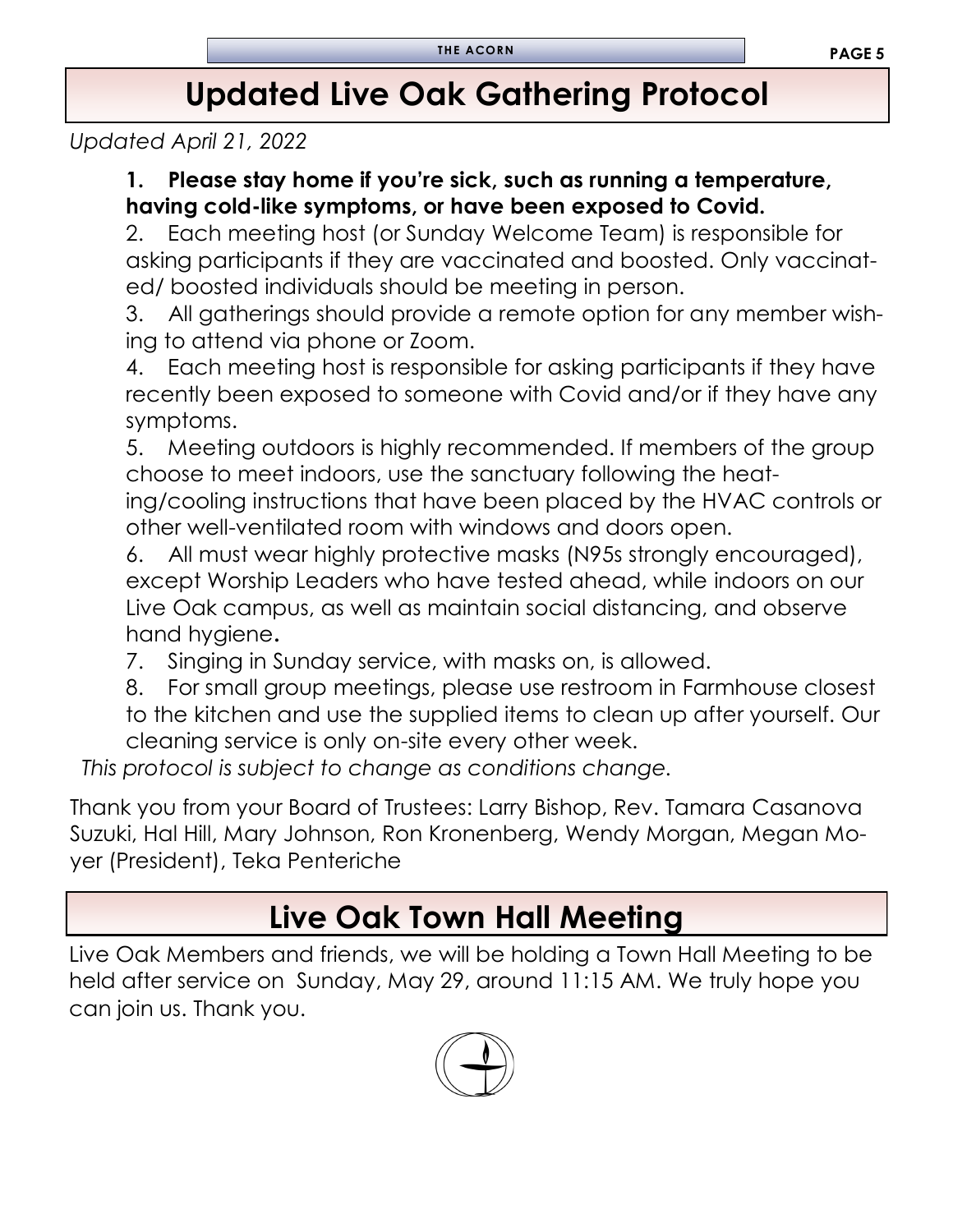**PAGE 6**

**THE ACORN**

# **Ukrainian Refugees in SB**

We want to let the Live Oak community know about two Ukrainian refugees that a mutual friend of Mary Johnson and myself (Paula Bagalio) are sponsoring. Their names are Anna and Kostya and they are from Irpin just outside of Kyiv. They lost everything, (home, business, car), but made it safely to the US through Tijuana. They stayed with a university colleague of Anna's in LA, then came to check out Santa Barbara and loved it.

Anna (age 31) is a film director and Kostya (age 33) is a microelectronics engineer and woodworker. The only reason Kostya was able to leave Ukraine is that he was denied medical clearance for the military. Anna speaks good English, Kostya is learning fast and plans to take ESL classes. They have been doing Door Dash deliveries to make money while they are working on finishing their documentation for living/working in the US for up to a year.

They are fun, energetic, hard-working young people. We are trying to help them network. If you, or anyone you know, has any connections that might be helpful to them, as they look for jobs, activities, new friends, etc., please contact their sponsor Kim Finegold whose email address is below. If you are looking to hire house sitters, pet sitters, etc., please consider hiring them. They are very responsible, clean, bright, personable, nonsmokers who love pets (they had to leave their 3 cats in Romania).

Here is the contact information for their sponsor who will get your information to them.

[kfinegold73@gmail.com.](mailto:kfinegold73@gmail.com) Thanks Paula and Mary

# **SB Wildlife Care Network Request**

There is an emergency situation at SB Wildlife Care Network and here is how we can all help. They are in need of old sheets, blankets, towels, etc. If you can, drop off there at 1410 N. Fairview at their home base, or my home at 3866 Calle Cita, SB. Thank you so much, Kristin Ingalls.

# **Admin Needs**

**Monitor Training Meeting** Thursday June 2, 2:30-3:30 PM. This is a paid position. **The Acorn:** Would be good to have 2-3 folks that know how to work on the Acorn, so Steven doesn't have to take it with him on vacation. Contact Steven [administrator@liveoakgoleta.org](mailto:administrator@liveoakgoleta.org) -*Submitted by Steven Lovelace*